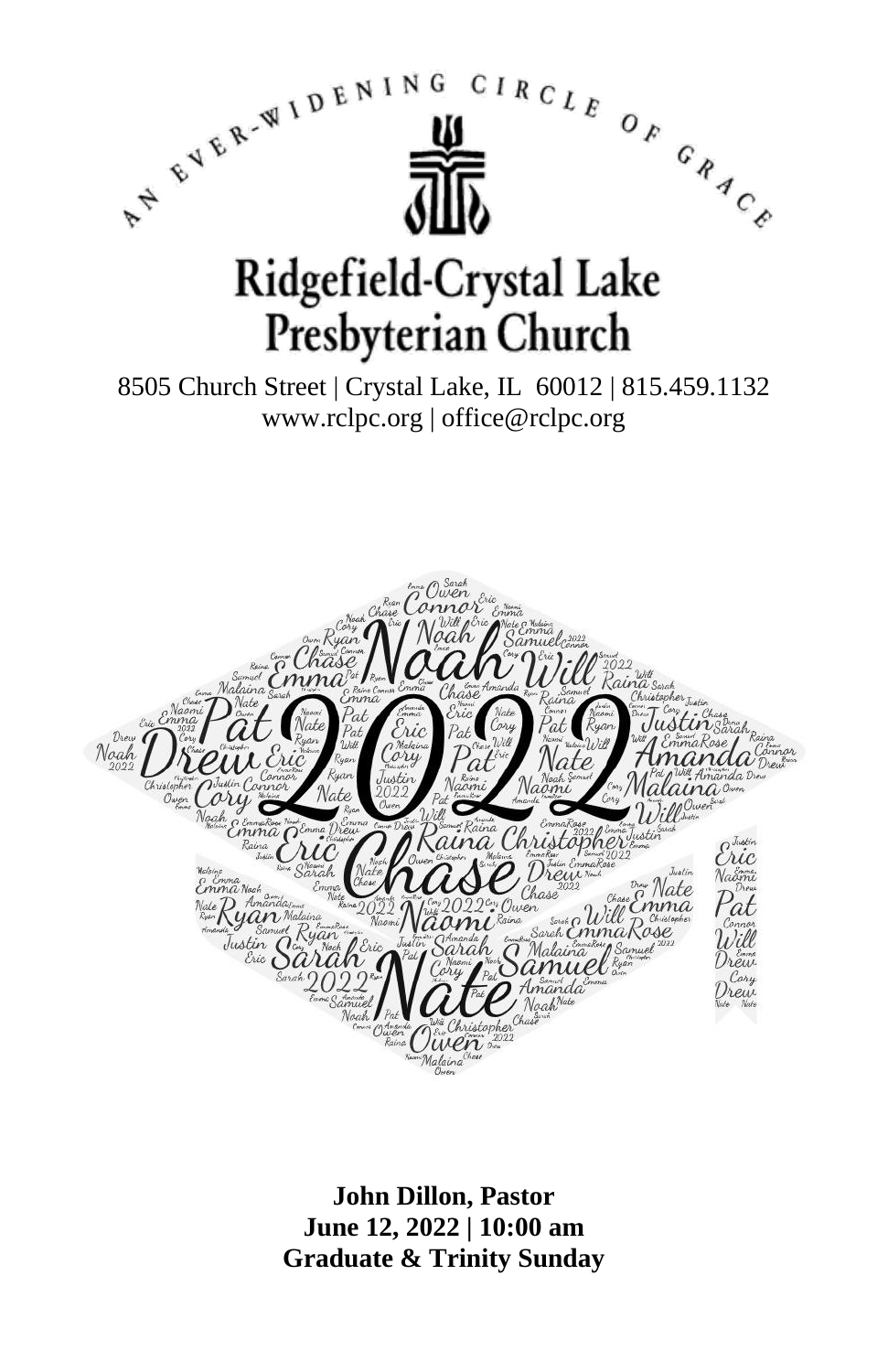## **WE GATHER IN GRACE**

*A "+" indicates all are invited to stand in either body or spirit. Reminders: Our worship service is being livestreamed and is on Zoom.*

WORDS OF WELCOME

### +OPEN THE EYES OF MY HEART Paul Baloche

### +CALL TO WORSHIP

- One: Creator God,
- **All: we come humbly into your presence.**
- One: Jesus, Son of God,
- **All: we come gratefully into your presence.**
- One: Holy Spirit,
- **All: we come quietly into your presence.**
- One: Triune God,
- **All: we come and offer this time of worship.**

### +COME AS YOU ARE David Crowder

### PRAYER OF CONFESSION

- One: God, we try to define you at our peril; our finest metaphors fall woefully short. We call you our father (or our mother); king or judge or shepherd; one or three or, impossibly, both; you are all of these and none of them and many more besides.
- **All: As we draw ourselves into your presence, forgive our overthinking and help us to simply allow you" to Be" in all your mystery and complexity— 'I am who I am', 'I will be who I will be'**
- One: We come with our joys and our sorrows, astonished at the sheer miracle of being alive and aware at the same time of how fragile a thing it is to be human, and to be mortal.
- **All: We come, without pride or shame, exactly as we are, to the One who made us and who knows us and who loves us, and forgives us all our faults and failings. That is enough. It is all we need.**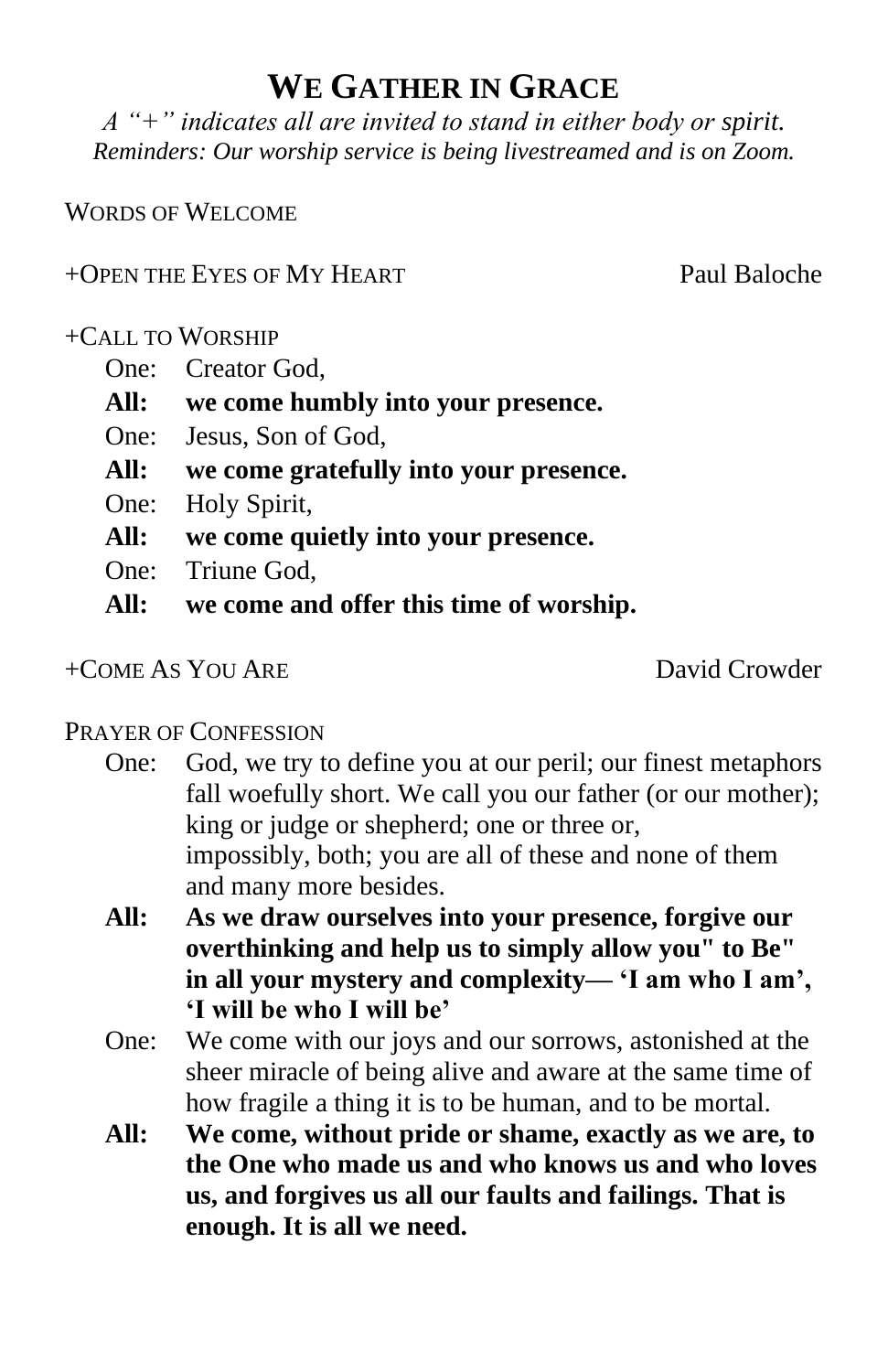+SUNG RESPONSE: WE ARE FORGIVEN, LOVED, AND FREE Vasile **We are forgiven loved and free. We're washed anew and then called to be hope for the weary, strength for the weak, with a blessing of peace for all, with a blessing of peace for all.**

+ABSOLUTION AND PASSING THE PEACE

Pastor: The truth is, Jesus said he has much more to say to us but he also said that we cannot bear or grasp his words for now. So let us learn to live, day by day and word by word with the help of the Holy Spirit, piece by piece like a divine jigsaw puzzle until the day we meet God face to face. Until then accept God's forgiveness, The Spirit's prompting and the Peace of Jesus. Peace be with you.

**All: And also with you.**

+SUNG RESPONSE: MY PEACE Arlo Guthrie

## **WE GROW IN GRACE**

SCRIPTURE READING: John 16:12-15

WORD OF GOD SPEAK Bart Millard and Pete Kipley

MESSAGE *"God Three in One"* Rev. John Dillon

PRAYERS OF THE PEOPLE AND THE LORD'S PRAYER

**Our Father, who art in heaven, hallowed be thy name. Thy kingdom come, thy will be done, on earth as it is in heaven. Give us this day our daily bread; and forgive us our debts, as we forgive our debtors; and lead us not into temptation, but deliver us from evil. For thine is the kingdom, and the power, and the glory, forever. Amen.**

OFFERING: GOD, OUR NATION FEELS THE LOSS Carolyn W. Gillette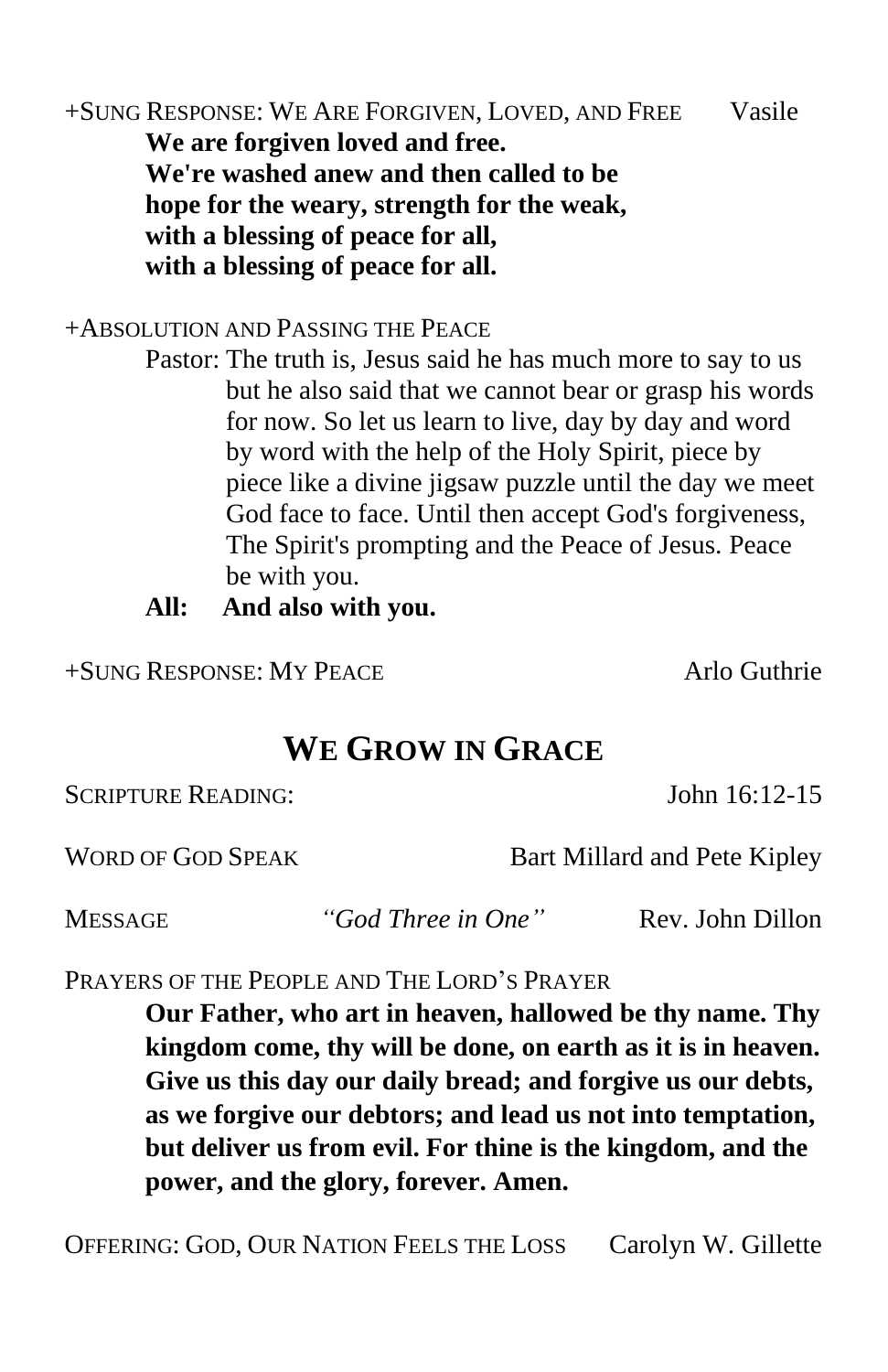+DOXOLOGY: PRAISE THE FATHER Gord Johnson **Praise the Father, praise the Son. Praise the Spirit Three in One, Who was and is and is to come. All praise and honor and glory and power, Oh, praise his name forever.**

+PRAYER OF DEDICATION

# **WE GO IN GRACE**

+SENDING

+CREATOR SPIRIT JESUS Mark Hall

*We gather in grace, we grow in grace, we go in grace… The journey continues in an ever-widening circle of grace.*

──────

MUSIC LEADERS: ANTHONY JAY HOUSTON AND SCOTT IDDINGS ACCOMPANISTS: ANN LEGG AND MIKE GRISWOLD TECHNICAL DIRECTOR: STEVE CONNELL



*Visit Our Welcome Page… [rclpc.org/welcomeToRCLPC.html](http://rclpc.org/welcomeToRCLPC.html)*

GLORY TO GOD HYMNAL USED UNLESS OTHERWISE NOTED ©CCLI LICENSE #1857579 | USED BY PERMISSION. ©OneLicense.Net License #A-708421 | Used by permission. ©Christian Copyright Solutions (CCS) License #13561 | Used by permission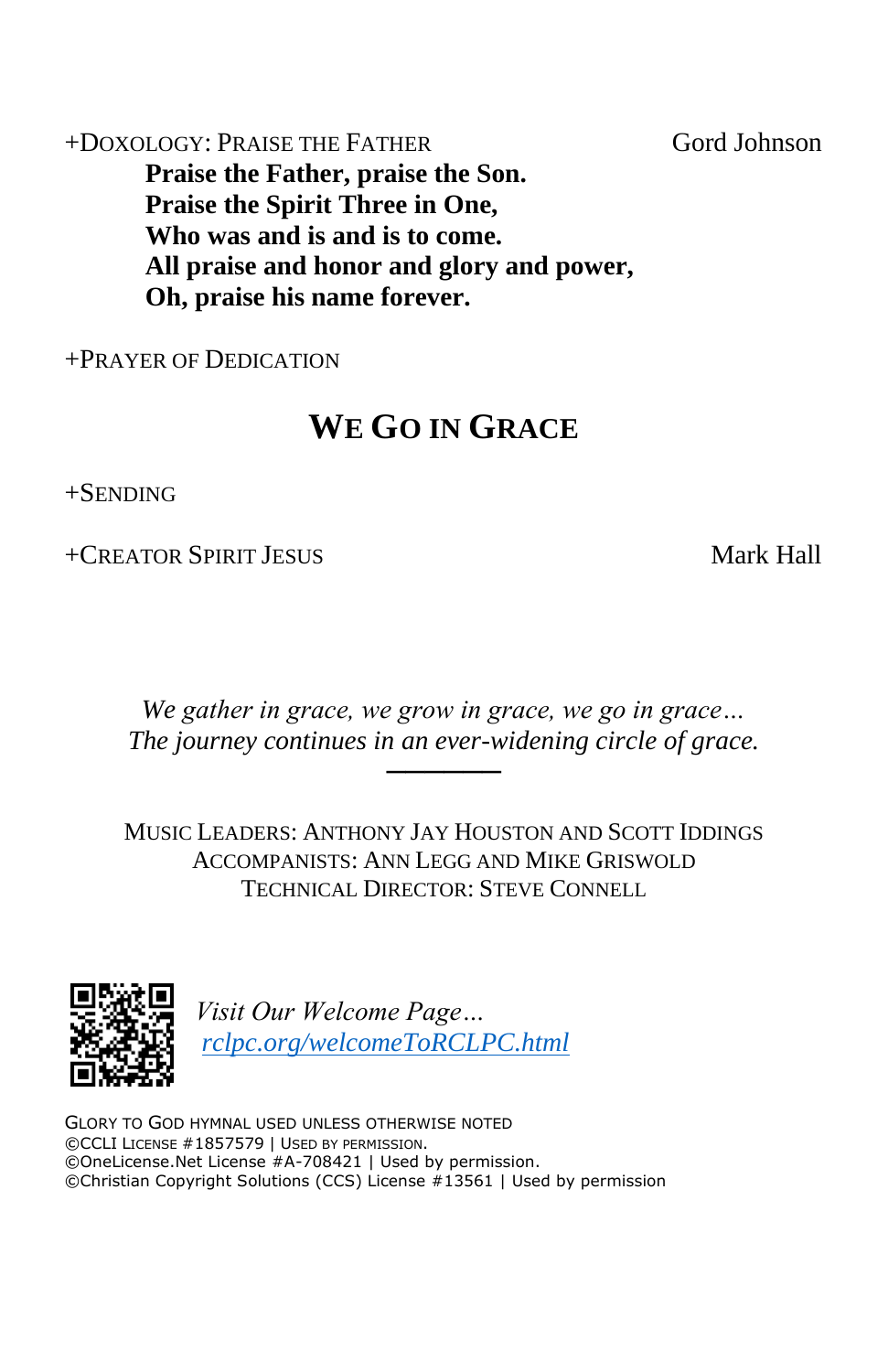#### **Open the Eyes of My Heart**

Words and music by Paul Baloche

Open the eyes of my heart, Lord Open the eyes of my heart I want to see You I want to see You

Open the eyes of my heart, Lord Open the eyes of my heart I want to see You I want to see You

To see You high and lifted up Shining in the light of Your glory Pour out Your power and love As we sing "Holy, holy, holy"

Open the eyes of my heart, Lord Open the eyes of my heart I want to see You I want to see You

Open the eyes of my heart, Lord Open the eyes of my heart I want to see You I want to see You

To see You high and lifted up Shining in the light of Your glory Pour out Your power and love As we sing "Holy, holy, holy"

High and lifted up Shining in the light of Your glory Pour out Your power and love As we sing "Holy, holy, holy"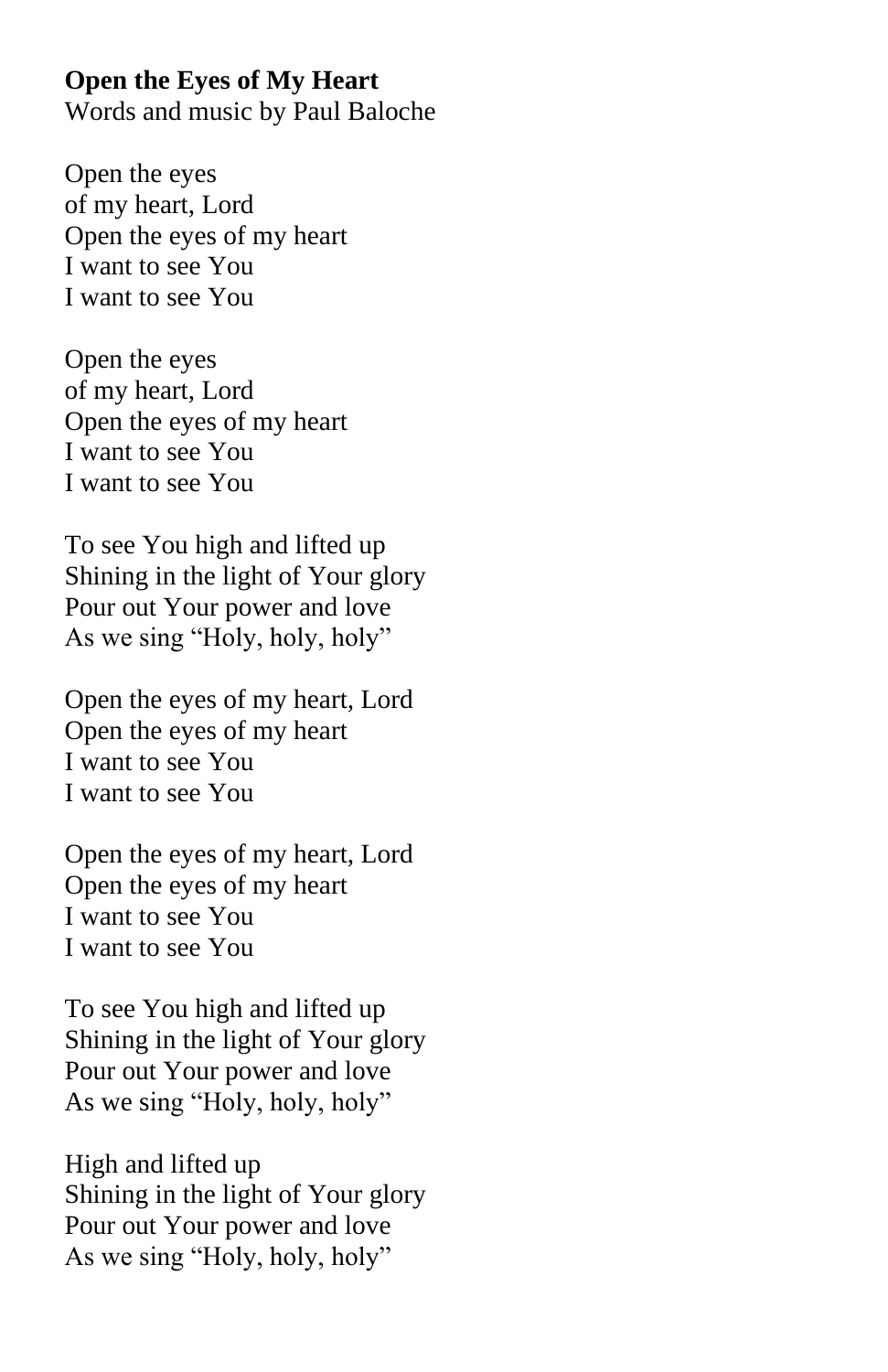Holy, holy, holy Holy, holy, holy Holy, holy, holy I want to see You Holy, holy, holy Holy, holy, holy Holy, holy, holy I want to see You

Open the eyes of my heart, Lord Open the eyes of my heart I want to see You I want to see You

To see You high and lifted up Shining in the light of Your glory Pour out Your power and love As we sing "Holy, holy, holy"

High and lifted up Shining in the light of Your glory Pour out Your power and love As we sing "Holy, holy, holy"

Holy, holy, holy Holy, holy, holy Holy, holy, holy I want to see You

Holy, holy, holy Holy, holy, holy Holy, holy, holy I want to see You

Holy, holy, holy Holy, holy, holy Holy, holy, holy I want to see You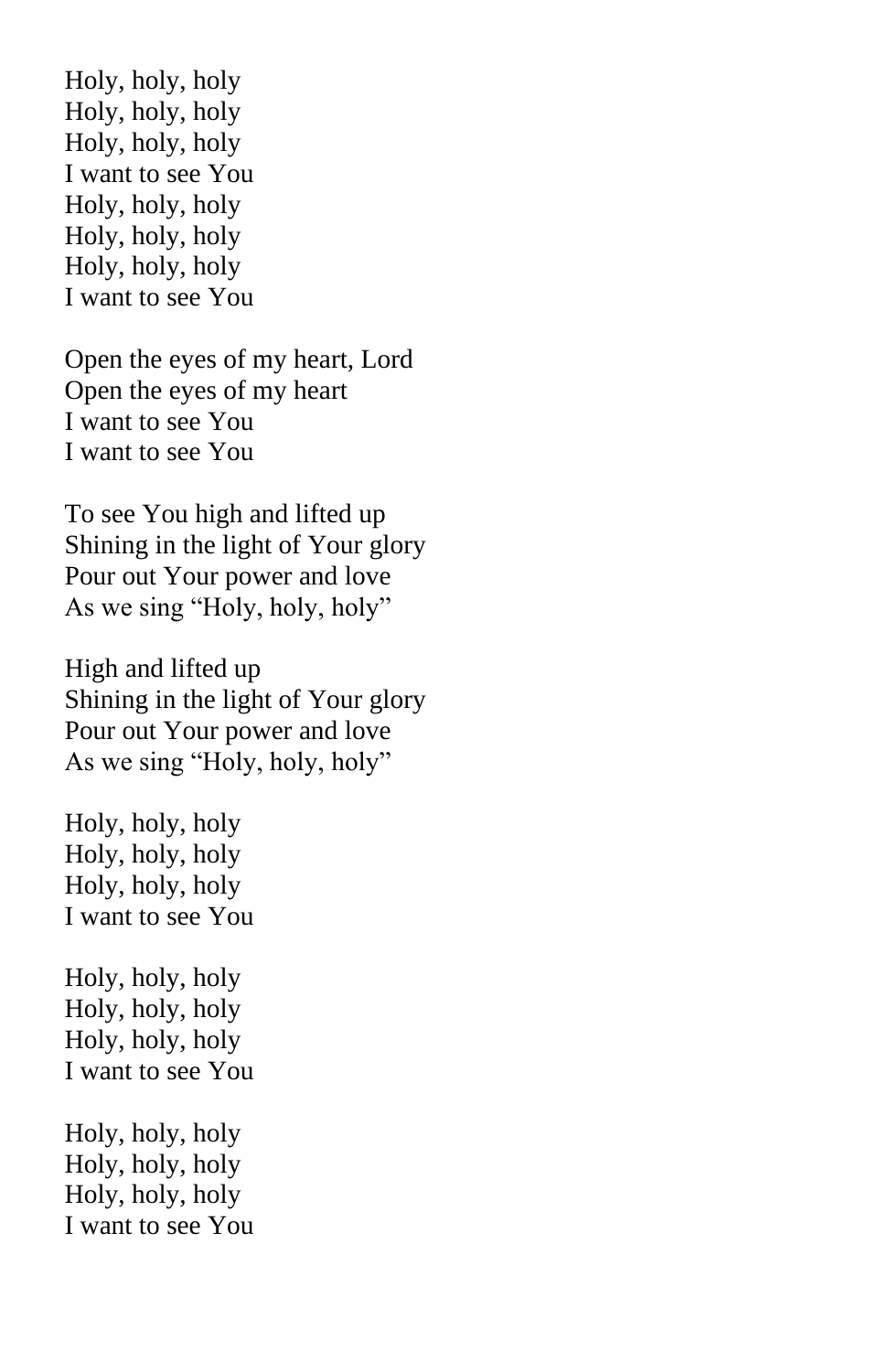### **Come As You Are David Crowder**

Come out of sadness from wherever you've been. Come broken-hearted, let rescue begin. Come find your mercy. O sinner, come kneel; Earth has no sorrow that Heaven can't heal, Earth has no sorrow that Heaven can't heal.

So, lay down your burden, lay down your shame. All who are broken, lift up your face. O wanderer, come home: you're not too far. So lay down your hurt, lay down your heart, Come as you are.

There's hope for the hopeless and all those who've strayed: Come sit at the table, come taste the grace. There's rest for the weary, rest that endures. Earth has no sorrow that Heaven can't cure.

So, lay down your burden, lay down your shame. All who are broken, lift up your face. O wanderer, come home: you're not too far. So lay down your hurt, lay down your heart, Come as you are.

Come are you are. Fall in his arms. Come as you are.

There's joy for the morning. O sinner, be still. Earth has no sorrow that Heaven can't heal. Earth has no sorrow that Heaven can't heal.

So, lay down your burden, lay down your shame. All who are broken, lift up your face. O wanderer, come home: you're not too far. So lay down your hurt, lay down your heart, Come as you are. Come as you are. Come as you are. Come as you are.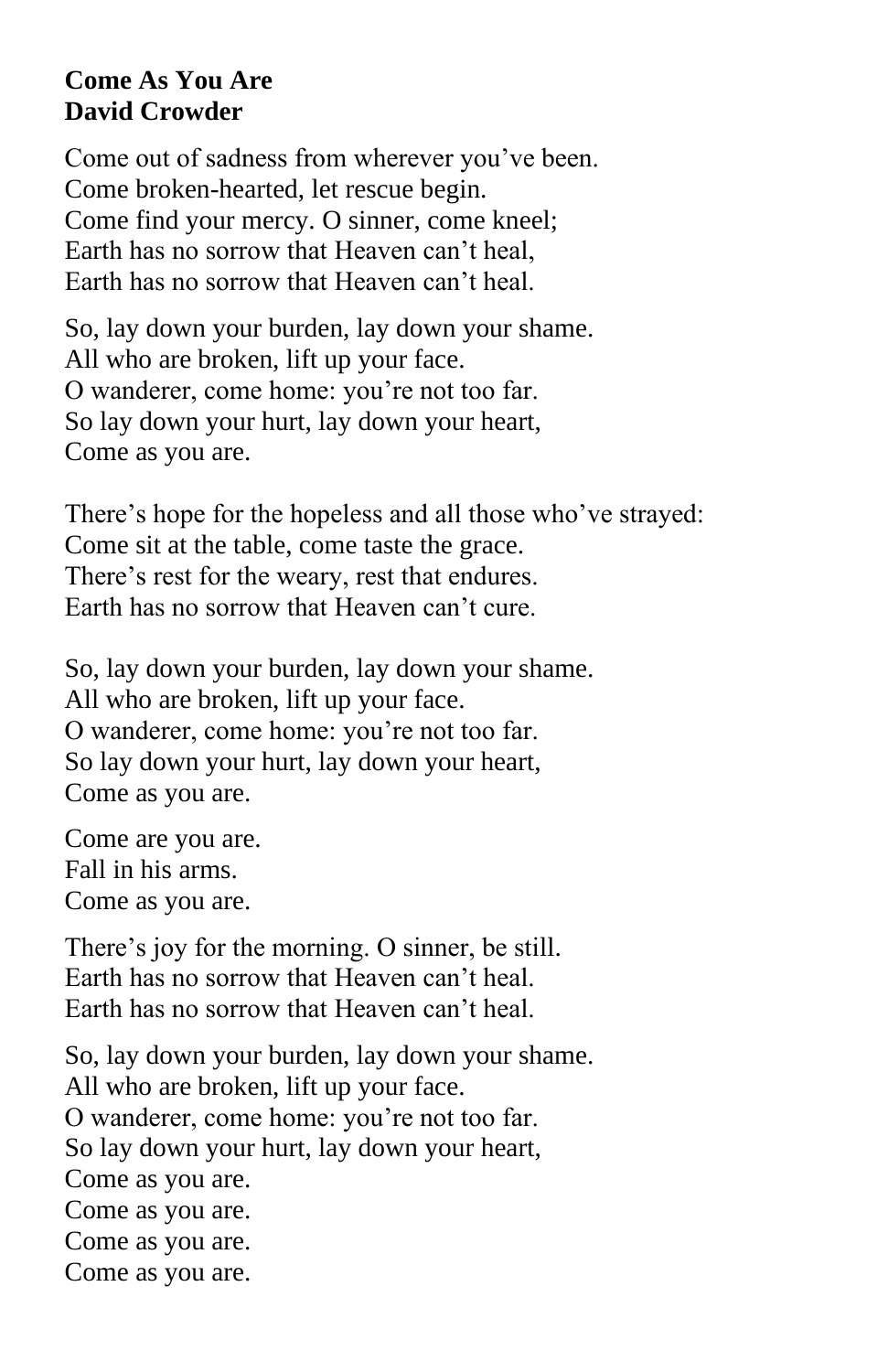### **My Peace words and music by Woody Guthrie**

My peace, my peace is all I've got that I can give to you; My peace is all I've ever had, it's all I ever knew.

I give my peace to green and black, to red and white and blue; My peace, my peace is all I've got that I can give to you.

My peace, my peace is all I've got, It's all I've ever known; My peace is worth a thousand times more than anything I own.

I pass my peace around and around 'cross hands of ev'ry hue; My peace, my peace is all I've got that I can give to you.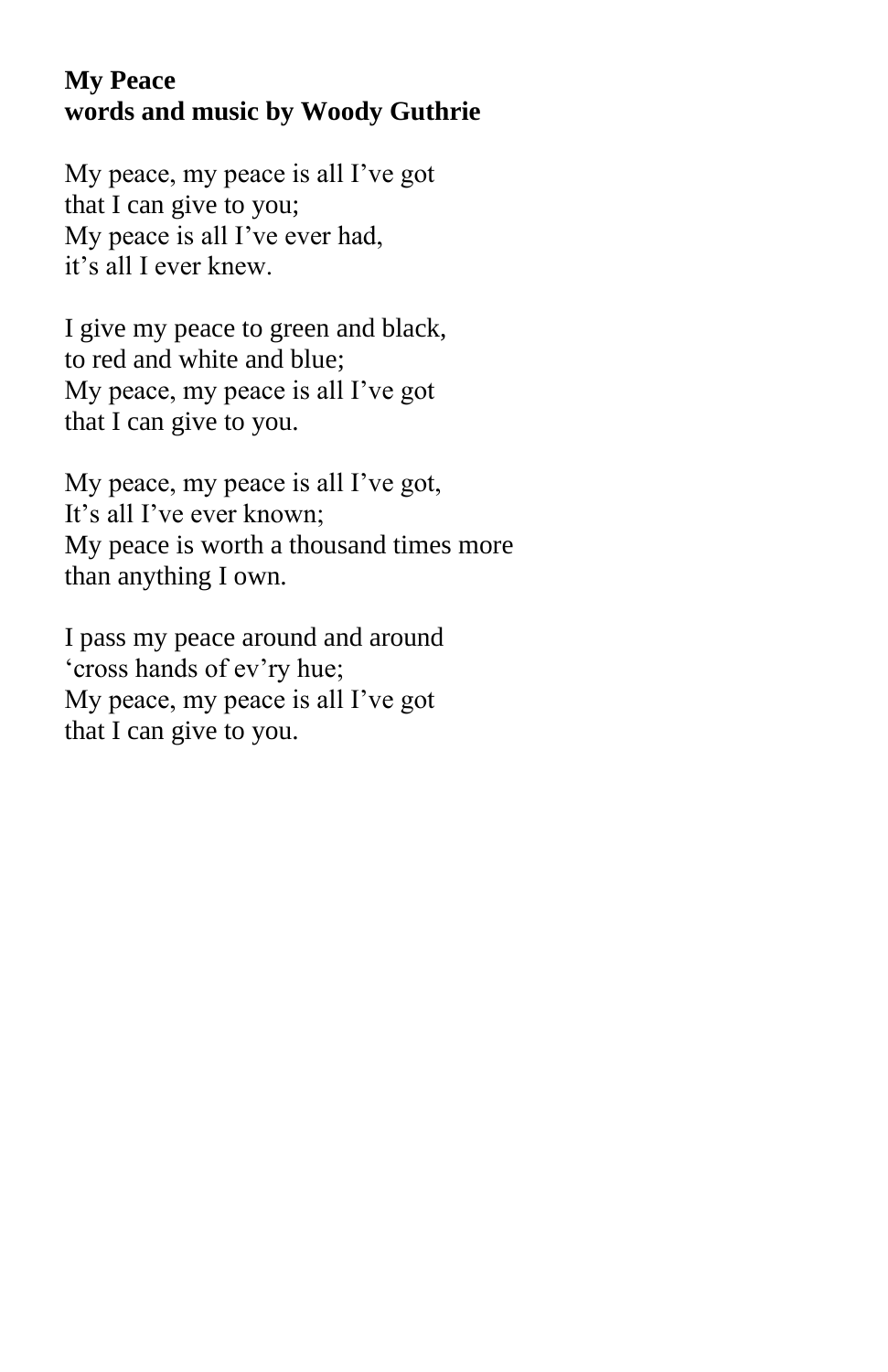### **God, Our Nation Feels the Loss** Carolyn Winfrey Gillette

God, our nation feels the loss as our children pay the cost for the violence we accept, for the silence we have kept. Rachel weeps for children gone; God of love, this can't go on!

Jesus, Lord, we hear you say, "Don't turn little ones away!" May we build a kinder land where our children understand: Every child here matters more that the guns we clamor for.

Holy Spirit, wind and flame, send us out in Jesus' name. May we shout and say, "Enough!" May we build a world of love till the sounds of weapons cease, till our young can grow in peace.